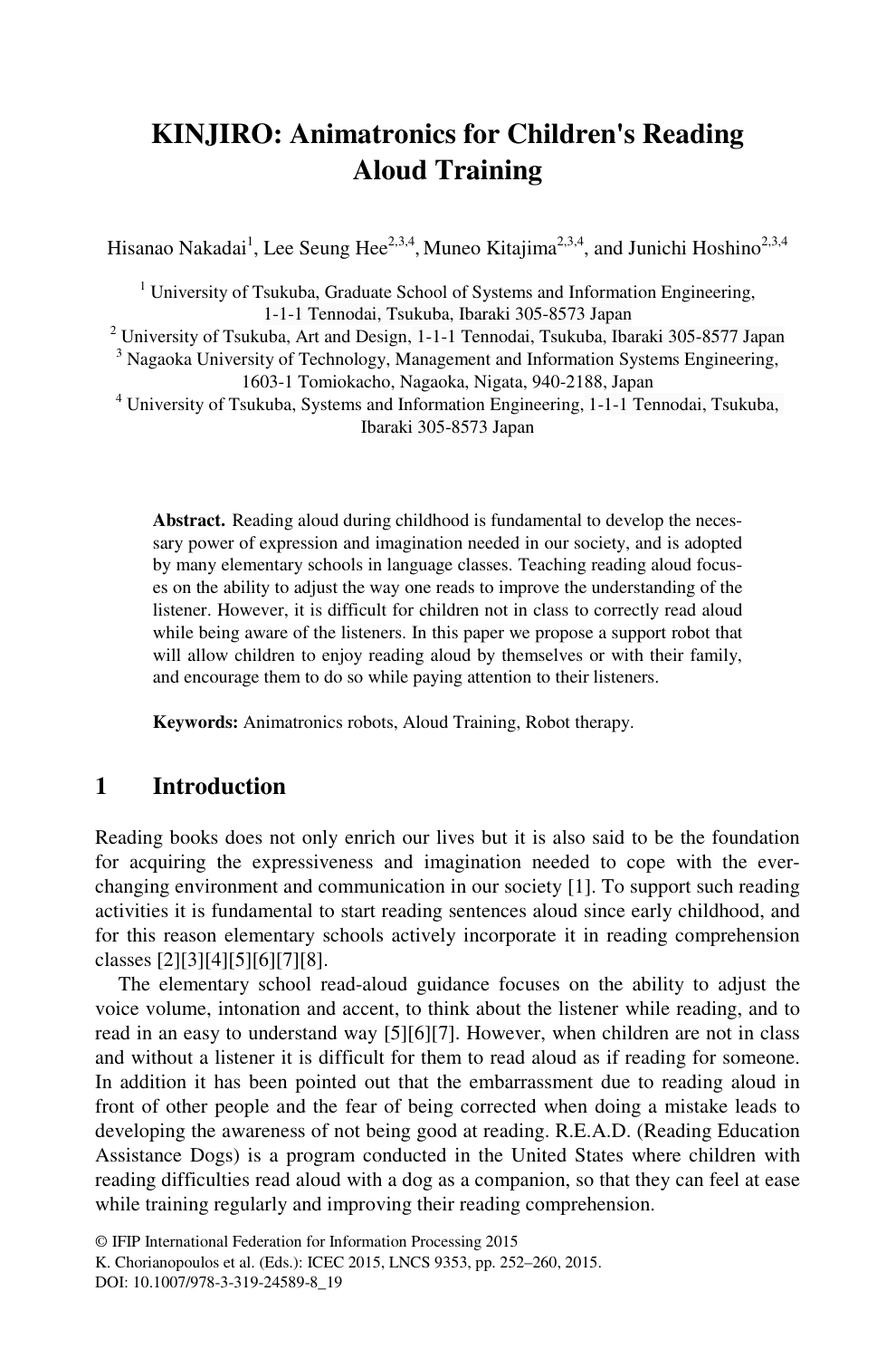In this paper we propose KINJIRO, an autonomous animatronics robot for children which allows them to enjoy reading aloud with their families or by themselves, and encourages listener-aware reading. Animatronics refers to the use of robotics to imitate the appearance, motion and emotion expression of humans, animals and other characters that appear in movies and theme parks. In our system, in addition to a familiar external appearance and life-like motion generation, we added perceptive



**Fig. 1.** KINJIRO.

behaviors to give the feeling that the robot is listening, such as turning in the direction of the reader's voice, nodding and blinking. Thanks to an evaluation experiment with a group of elementary school children we were able to confirm the improvement of both reading span when reading by memory and listener-aware behavior.

# **2 Animatronics for Supporting Reading Aloud**

With our reading aloud support animatronics robot (KINJIRO), not only the child can read while aware of it as a listener, but it also adopts psychological elements present in animals that relieves the child from shyness and stress (Fig.1) [11][12][13]. Parents and teachers can check how often and how long the child has been reading aloud using an application for smartphones.

#### **2.1 Animatronics Control**

When a child reads aloud, having someone willing to listen increases the motivation and the chances of continuing this activity [12]. For this reason KINJIRO reacts to the child by turning its head in the direction of the voice, nodding and showing happiness. Sound sensors in each ear of KINJIRO sample the nearby sounds at every millisecond. The neck has two degrees of freedom so that it can move up, down, left and right; ears and eyelids have one degree of freedom. When the child starts reading, if during a given interval the sensors value keeps exceeding a threshold the nodding phase begins. During this phase, if the value goes under a predicted limit it is interpreted as a pause in the sentence and triggers the execution of a nod. If the difference between left and right sensor values is sufficiently big, the head turns to face the voice. Nodding is accompanied by ear movements and blinking(Fig.2).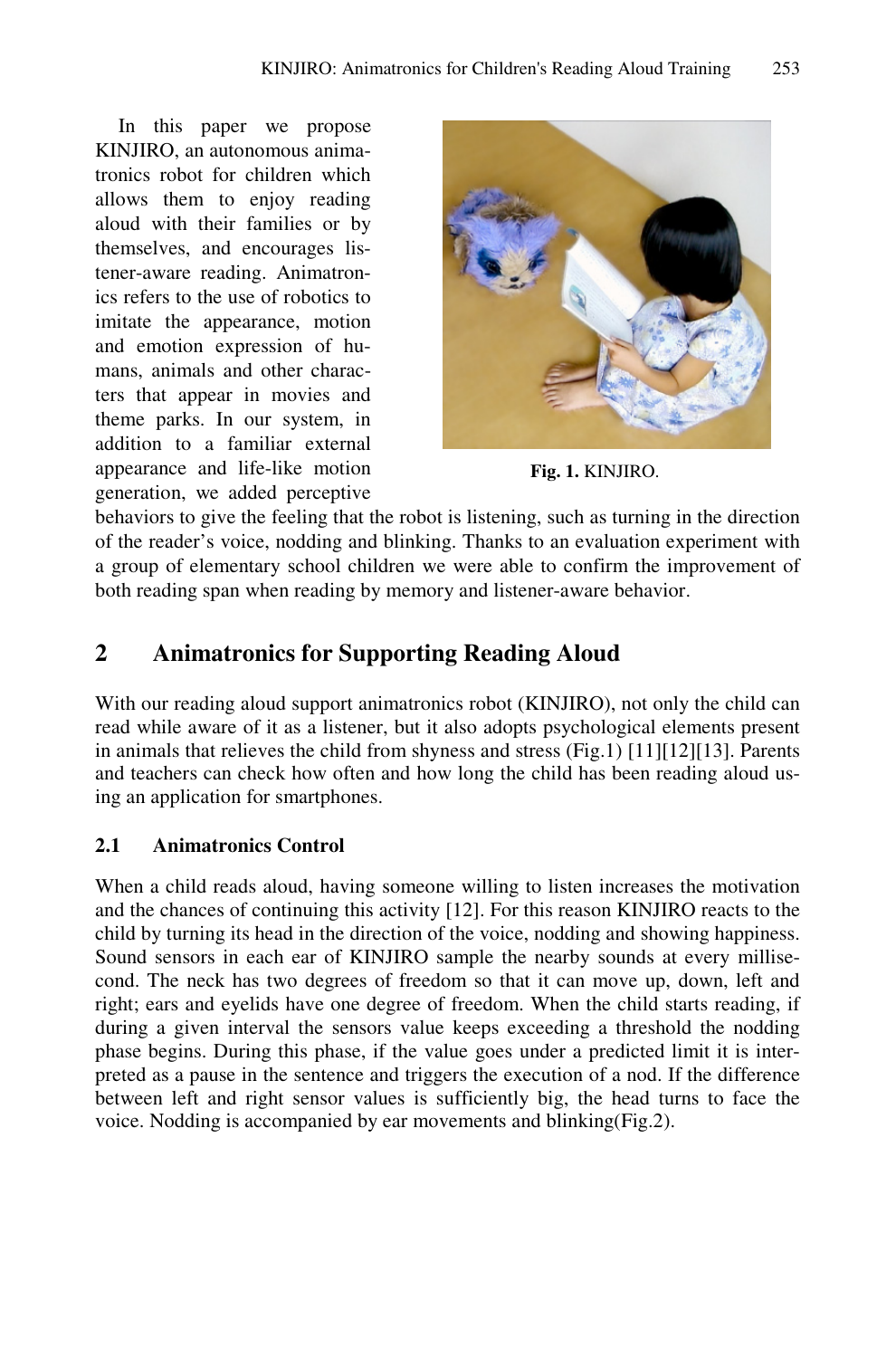

**Fig. 2.** Motion control of KINJIRO

#### **2.2 Robot's Exterior**

KINJIRO's exterior is made to let the child feel at ease and naturally induce helping behaviors in him. According to Lorenz, the characteristics of children cuteness (baby schema) activates in others the motivation to care for them [13]. Moreover, touching something fluffy like a dog's fur is considered to have a relaxing effect. For these reasons, KINJIRO is shaped to be seen as a baby animal, characterized by a big head, big mouth and small arms and legs. It is also covered in an elastic skin made of the same silicon used for special effects makeup. This makes it soft and comfortable to the touch, and allows for greater expressivity. The skin is covered with fur to resemble the touch and fluffiness of a real dog.

# **3 Evaluation Experiment**

#### **3.1 Goals**

The goal of the experiment is to evaluate, by analyzing video recordings of children reading aloud with KINJIRO, their listener-awareness and enjoyment while reading.



**Fig. 3.** Internal mechanism and Production of skin.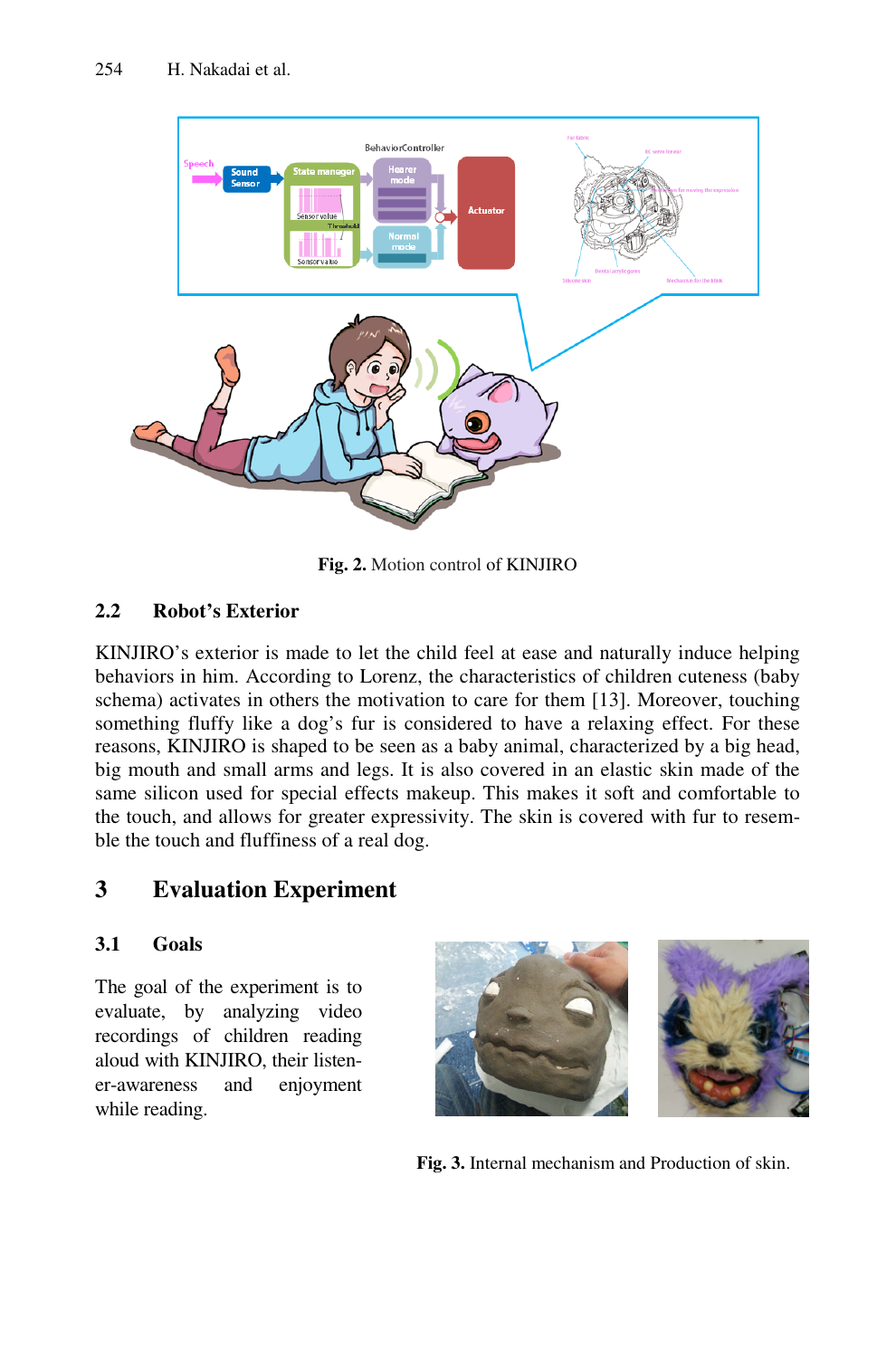#### **3.2 Procedure**

A child (elementary school,  $2<sup>nd</sup>$  to  $4<sup>th</sup>$  grade, male and female, 5 people) is made to sit in a room in front of KINJIRO and asked to read aloud. The text used for the experiment is taken from the textbook used in their respective language classes. By using a text which the child is used to, it is possible to reduce the difference among the children's reading skills. The reading experiment was repeated in three different conditions (in arbitrary order).:

- KINJIRO is present and moving (MK)
- KINJIRO is present and not moving (NMK)
- KINJIRO is not present (A)

After the experiment, children are asked to answer a questionnaire about their impressions on KINJIRO.

#### **3.3 Video Analysis**

After performing the experiment the recorded video data is analyzed. The text being read, the children's speech transcript and behavior (gaze, posture) and the behavior of KINJIRO are annotated using a timeline to examine their correspondences (Tab. 1, 2). Speech analysis is performed through ELAN, a dialog analysis tool [17].

| Transcript      | content                             |
|-----------------|-------------------------------------|
| <b>Behavior</b> |                                     |
| в               | Subjects move the eyes to book      |
| <b>BP</b>       | tracing books with a finger         |
| LB              | Subjects to lift the book           |
| VR              | Subjects move the eyes to the robot |
| Angle of        |                                     |
| head Fa         | Front                               |
| Dla             | down a little                       |
| Da              | down                                |

**Table 1.** Description symbol of reading aloud behavior.

**Table 2.** Description symbol of the behavior of the robot.

| Transcript   | content        |
|--------------|----------------|
| Nod          | Nod            |
| Ear          | moving the ear |
| <b>Blink</b> | <b>Blink</b>   |
| TF           | Turn around    |

#### **3.4 Questionnaire**

To evaluate the impressions of the children about reading aloud and KINJIRO, a questionnaire in interview format has been carried out using a question panel. Q1, Q2, Q3 and Q5 use a five grade scale (5: Strongly agree, 4: Agree, 3: Neutral, 2: Disagree,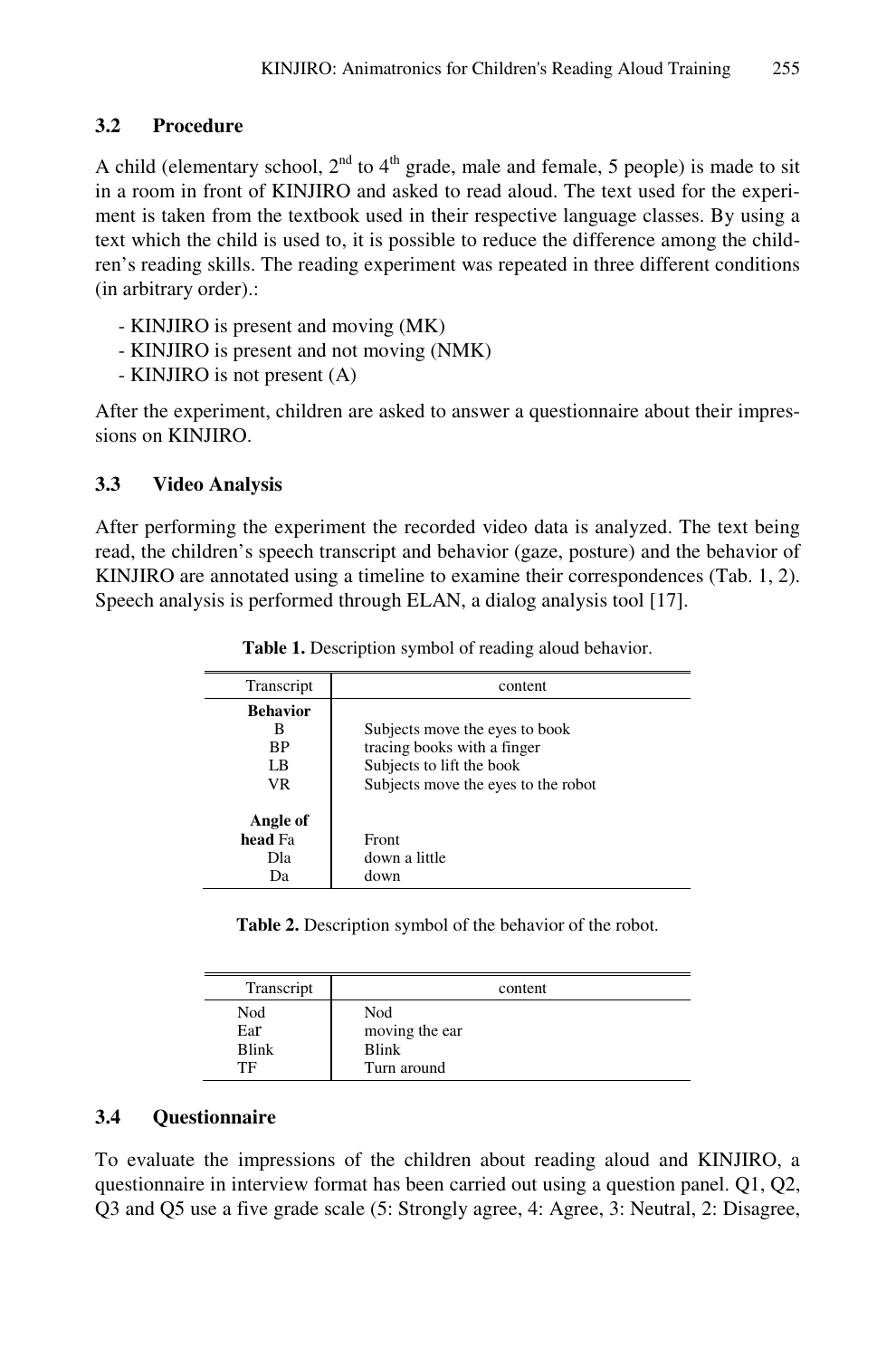1: Strongly disagree), Q4 is an open question, Q6 and Q7 use a different five grade scale (5: Strongly like, 4: Like, 3: Neither, 2: Dislike, 1: Strongly dislike), Q8 has two options (with or without the presence of the robot).

**―Questionnaire for a single subject―**

- **Q1: Do you think that the robot listened to you when reading?**
- **Q2: Do you think that the robot behavior changed in response to different ways of reading?**
- **Q3: Do you want to read a book to the robot again?**
- **Q4: How was reading a book to the robot?**
- **Q5: Did you enjoy reading a book to the robot?**
- **Q6: Do you like reading aloud?**
- **Q7: After reading to the robot, did you start liking reading aloud more?**
- **Q8: Which one was more interesting?**

#### **4 Evaluation Results**

The results of the questionnaire are shown in Fig. 4. The overall impressions of KINJIRO are positive. Before the experiment, many participants gave neutral or negative answers to Q6; after the experiment, there was an increase in positive answers. Regarding Q8, most children reported a more enjoyable reading experience with KINJIRO than when reading by themselves.

Figure 5 shows a sample of the video analysis for test subject A, revealing the subject's behavior while reading aloud. The video analysis results for each subject are presented in Figs.4 and 5, and the results of the behavioral and speech features are presented in Figs. 6 and 7, respectively. The purple regions in Fig. 6 indicate when children are studying the book. During the periods indicated in blue, the children are shaking their bodies, touching their bodies with their hands, or performing other redundant movements. The red regions denote moments of looking at KINJIRO. When alone or in the presence of a stationary KINJIRO, all subjects showed many unnecessary movements and focused little on reading aloud. A moving KINJIRO attracted much more attention. However, even when KINJIRO was stationary, the children tended to look into its eyes. This behavior indicates that the children were aware of KINJIRO's presence, and thus better focused on reading aloud.

The green regions in Fig. 7 represent times of normal verbal reading. In the gray regions, the voice was small and difficult to hear, and white regions denote times of unnatural interruption or silence. Orange, red, and yellow represent various voice intensities. Subjects 1, 4, and 5 lowered their voices and lapsed into long silences when KINJIRO was stationary. Overall, KINJIRO's presence enriched the expressiveness of the subjects' speech The exception was subject 3, whose reading was fluent but expressionless regardless of whether KINJIRO was present or not, or (if present) whether moving or stationary. This subject was unaffected by KINJIRO even after a longer trial. From this result, we understand that perceptions of KINJIRO are subjective and can vary.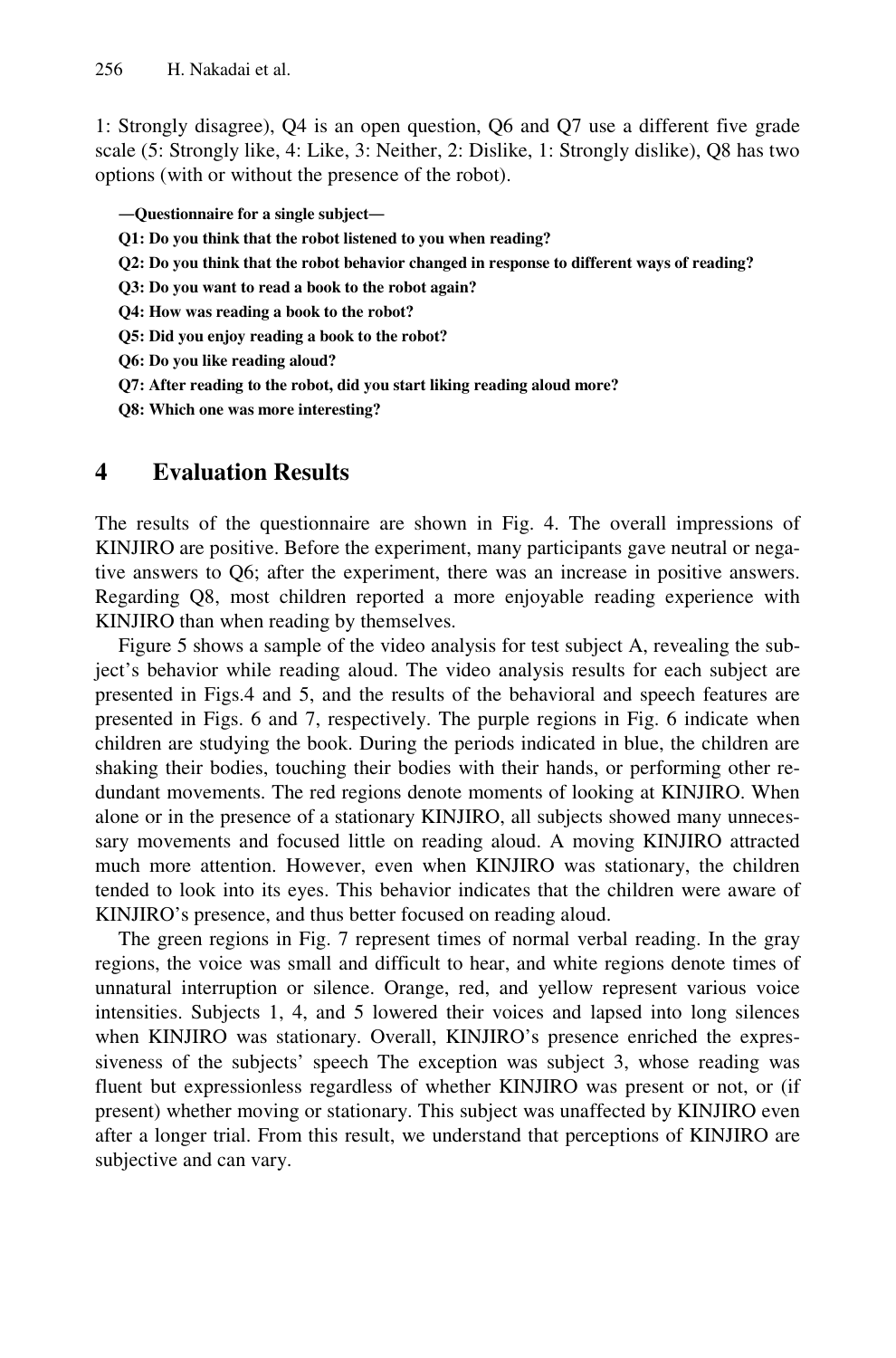

**Fig. 4.** Questionnaire results.



Fig. 5. Appearance of the experimental and Description of reading aloud behavior example

Overall, children who experienced difficulties in reading aloud by themselves or in the presence of a stationary KINJIRO developed clearer speech patterns when KINJIRO was present and active. The children also injected emphasis into their reading, spoke longer, and increased their expressiveness. Consequently, their reading was more easily understood. When KINJIRO was present and moving, the unnecessary movements almost disappeared, and children focused on their reading task. Moreover, the children frequently raised the book when reading and looked at the robot. According to the questionnaire results, the children felt that KINJIRO was listening to them and reacting to their reading.

These results affirm that a lifelike robot that reacts to reading aloud can improve children's verbal reading, because the children become aware of the robot's presence. Therefore, the robot can stimulate training even in children who lack the natural talent for reading aloud.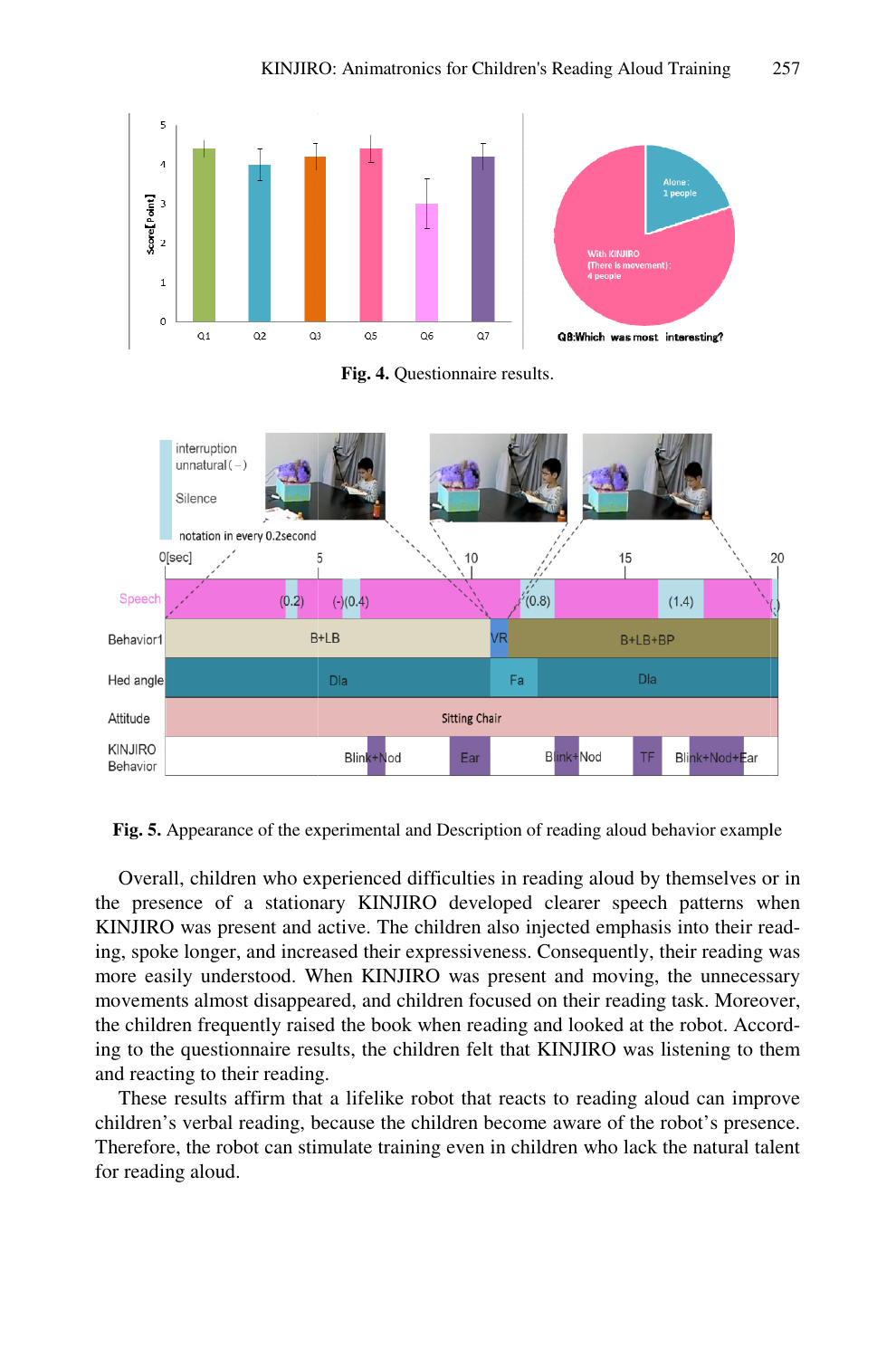

**Fig. 6.** Reading aloud Behavior of each subject.

#### **5 Considerations**

In Fig. 5 about subject 1, it can be observed how when reading with KINJIRO present there are numerous silences and interruptions, and the voice becomes difficult to understand. Near to when the interruptions happen, the subject looks at KINJIRO or takes up the book from the ground. Since the subject cannot follow the text when speaking while looking at the robot, it is necessary to memorize the text once and then proceed to speak. The increase in interruptions and silences when reading with the robot are probably due to this reason.

The amount of text one is able to correctly recall is called reading span, and is strongly related to one's reading comprehension capability [1][23][24]. From the data obtained from our experiment we are lead to believe that KINJIRO has a good influence on the reading span. Regarding the questionnaire, subject A's results were positive about enjoying reading aloud with KINJIRO and in Q4 answered that felt interested in the book when reading it to the robot. These results show how the subject pays attention to KINJIRO as a listener and enjoys reading aloud while looking forward to its reactions.

 About subject 4, when KINJIRO is present parts of the text difficult to understand decreased and irrelevant behaviors too disappeared. In Q1 subject B answered that he thinks that KINJIRO is listening when reading aloud, thus confirming the fact that he is conscious of the robot as a listener. However, in Q8 he answered that he enjoyed reading by himself more than when with the robot. This suggests that reading with KINJIRO indeed improves reading aloud, but for the subject it may have been a source of nervousness.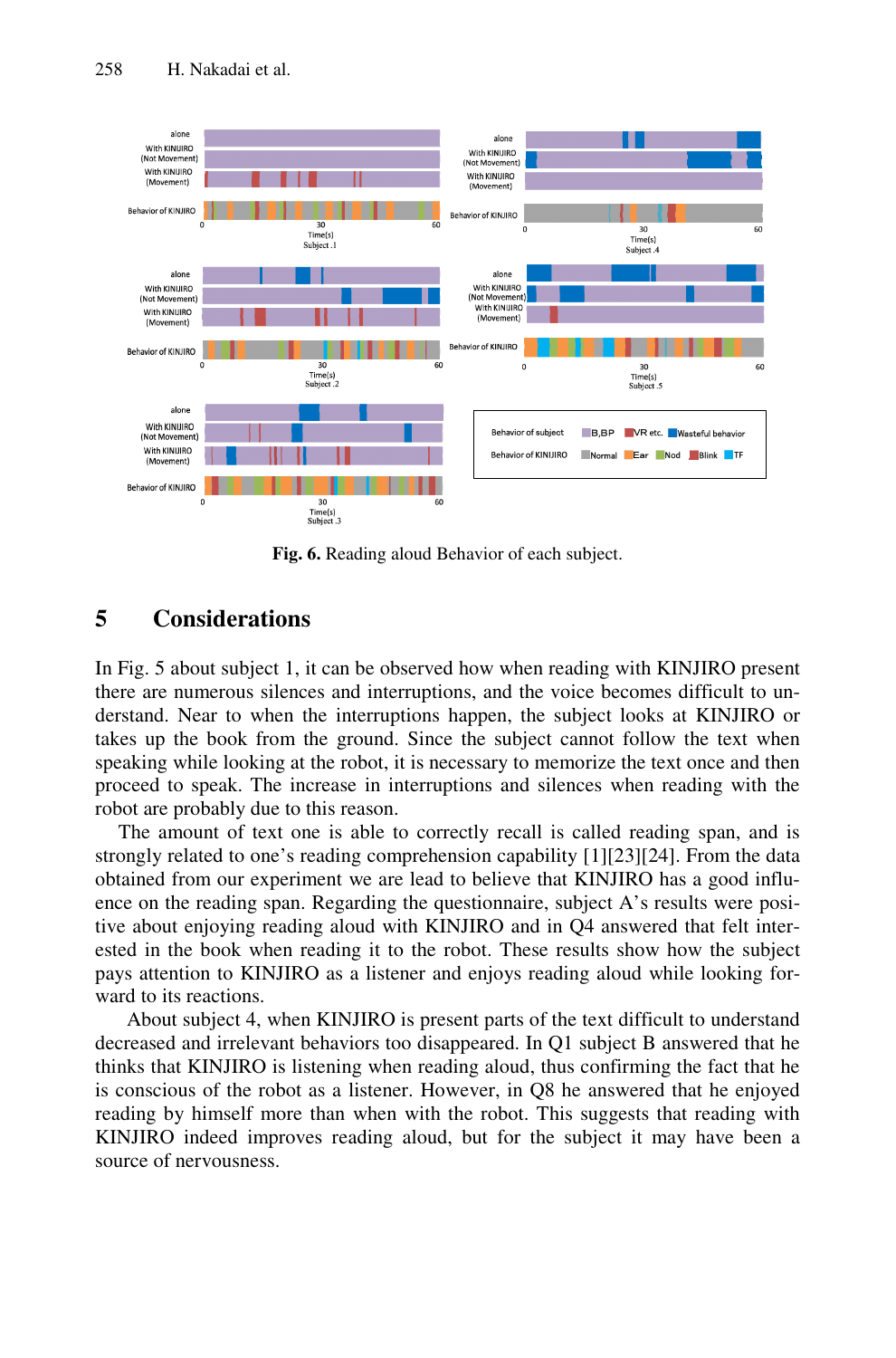

**Fig. 7.** Reading aloud state of each subject.

## **6 Conclusions**

In this paper, we constructed an animatronics robot that acts as a listener, borrowing psychological elements from pets named KINJIRO. The aim was to instill enjoyment in reading aloud to a perceived listener whether alone or with family. To evaluate the efficacy of the robot as a learning tool, we recruited children to read aloud to the robot and analyzed the results using videos and questionnaires. All subjects increased their voice volume in the presence of an active KINJIRO, and their focus on the reading task and awareness of the listener was improved. Eighty percent of the subjects reported an enhanced reading experience. Since children widely differ in their personalities and capabilities, we will recruit more test subjects and extend the length of our experiments in future work. From the results, we will elucidate how a robot listener influences the verbal reading skills of children.

# **References**

- 1. Saito, T.: Reading ability. Iwanami Shoten (2002)
- 2. Maiko, T.: Role of Oral Reading in the Development of Reading Ability: A Review. The Japan Association of Educational Psychology 61(1), 95–111 (2013)
- 3. Maiko, T.: Cognitive Processes in Sentence Comprehension During Silent and Oral Reading: Role of Attentional Resources and Phonological Encoding. The Japanese Journal of Educational Psychology 55(4), 538–549 (2007)
- 4. Takahashi, M., Tanaka, A.: Cognitive Processing during Silent and Oral Reading: Cognitive Load and Phonological Representation. Cognitive Studies: Bulletin of the Japanese Cognitive Science Society 18(4), 595–603 (2011). MEXT, http://www.mext.go.jp/a\_menu/shotou/clarinet5./002/003/ 002/007.htm
- 5. Ingenuity of guidance that put the ability to read with an emphasis on reading aloud
- 6. http://www.ginowanokn.ed.jp/UserFiles/File/kyouikukenkyujyo/ keikyuhoukoku/elementary/3\_4.pdf